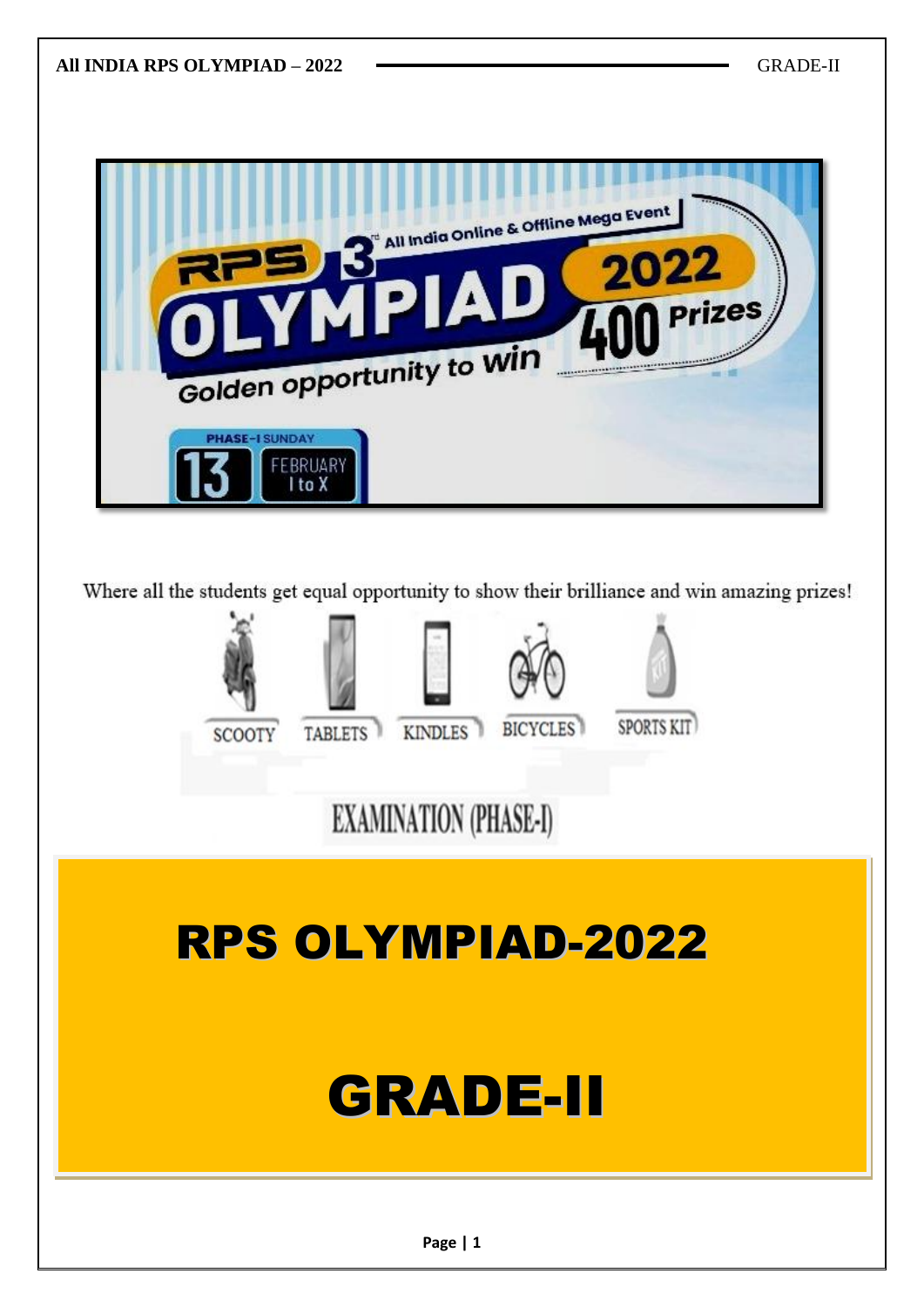#### **All INDIA RPS OLYMPIAD – 2022** GRADE-II

# M.M. : 40 Time : 60 Mins.

# **English (10 Marks)**

|     | Q1. Read the sentence and select the proper noun:-        |
|-----|-----------------------------------------------------------|
|     | 'France is famous for perfumes.'                          |
|     | A) France                                                 |
|     | B) famous                                                 |
|     | $C$ ) for                                                 |
|     | D) perfumes                                               |
|     | Q2. My puppy is very cute. coat is brown in colour.       |
|     | A) Him                                                    |
|     | $B)$ He                                                   |
|     | C) Their                                                  |
|     | D) Its                                                    |
| Q3. | Unscramble the given words to make a meaningful sentence: |
|     | "Sir calling is principal you"                            |
|     | A) Is calling Principal sir you.                          |
|     | B) Calling sir principal is you.                          |
|     | C) Principal sir is calling you.                          |
|     | D) You calling sir principal is.                          |
| Q4. | Identify the predicate in the given sentence.             |
|     | "The dog barks at the cat."                               |
|     | A) The dog barks                                          |
|     | B) dog barks at the cat.                                  |
|     | C) barks at the cat.                                      |
|     | D) none of these                                          |
| Q5. | I saw _________eagle on ___________roof top.              |
|     | A) $a/a$                                                  |
|     | B) an/the                                                 |
|     | $C)$ the/the                                              |
|     | $D)$ a/the                                                |
| Q6. | Select the correct antonym of the following word.         |
|     | 'Dusk'                                                    |
|     | A) Dawn                                                   |
|     | B) Evening                                                |
|     | C) Noon                                                   |
|     | D) Duck                                                   |
|     |                                                           |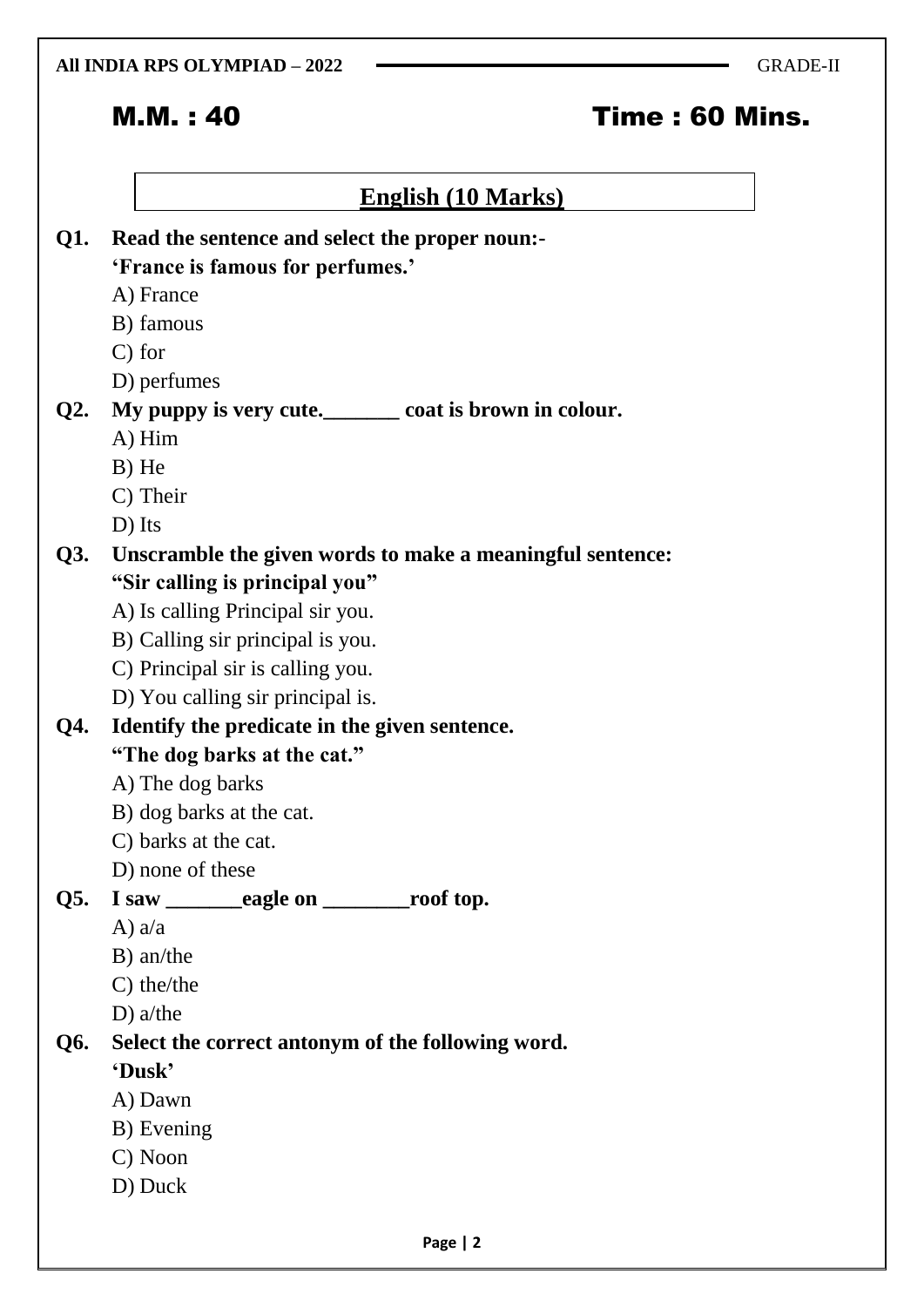|            | All INDIA RPS OLYMPIAD - 2022                              | <b>GRADE-II</b> |
|------------|------------------------------------------------------------|-----------------|
| Q7.        | Choose the correct synonym of the following word.          |                 |
|            | 'Feast'                                                    |                 |
|            | A) Treat                                                   |                 |
|            | B) Fast                                                    |                 |
|            | C) Shout                                                   |                 |
|            | D) Sharp                                                   |                 |
| <b>Q8.</b> | Fill in the blank with the appropriate preposition.        |                 |
|            | The helicopter flew___________ the houses.                 |                 |
|            | A) above                                                   |                 |
|            | $B)$ in                                                    |                 |
|            | $C$ ) on                                                   |                 |
|            | D) over                                                    |                 |
| Q9.        | Choose the action word (verb) from the following sentence. |                 |
|            | 'Rani knows good dance moves'                              |                 |
|            | A) good                                                    |                 |
|            | B) Rani                                                    |                 |
|            | C) knows                                                   |                 |
|            | D) dance                                                   |                 |
|            | Q10. Choose the correct word for the given statement:      |                 |
|            | $A \underline{\hspace{1cm}}$ of people.                    |                 |
|            | A) flock                                                   |                 |
|            | B) crowd                                                   |                 |
|            | C) fleet                                                   |                 |
|            | D) deck                                                    |                 |
|            |                                                            |                 |

# **MATHEMATICS (10 Marks)**

**Q11. The cost of one pencil is Rs. 5. What will be the cost of 15 such pencils?**

- A) Rs. 60
- B) Rs. 75
- C) Rs. 80
- D) Rs. 65

# **Q12. A rectangle has \_\_\_\_\_\_\_ number of vertical lines.**

- A) 3
- B) 4
- C) 2
- D) 10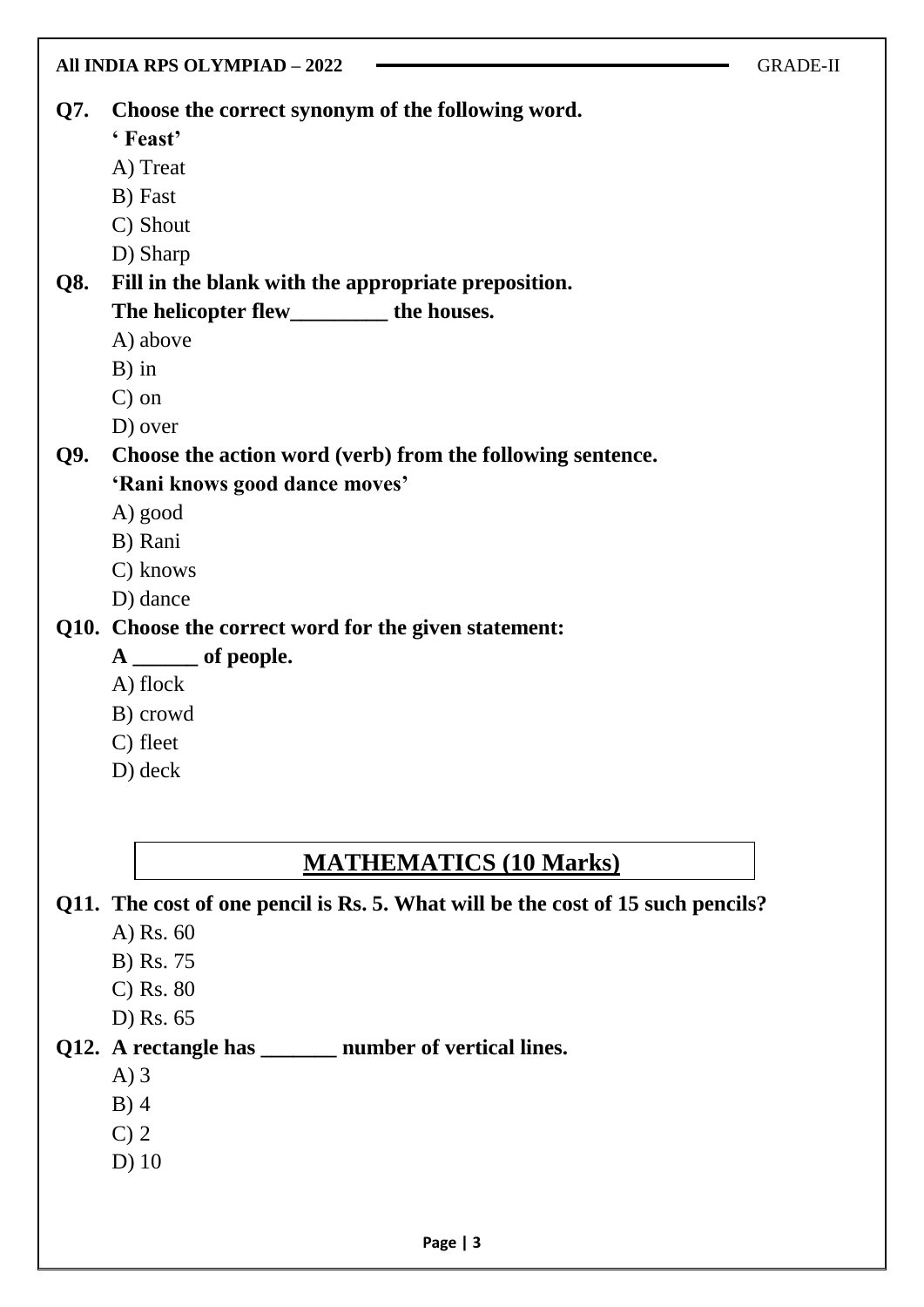# **Q13. There are 15 cats, 18 dogs and 10 horses. How many animals are there altogether?**

- A) 33
- B) 43
- C) 30
- D) 40

#### **Q14. 3 thousands 8 hundreds 4 tens 5 ones – 2 thousands 3 hundreds 2 tens 2 ones.** A) 1463

- B) 1523
- C) 1633
- D) 1723

## **Q15. What is the place of the third digit from the right of a number?**

- A) Tens
- B) Unit
- C) Hundreds
- D) Thousands

## **Q16. Complete the number pattern in the given series.**

- **18,22,26, ?, 34, 38,42**
- A) 30
- B) 28
- C) 32
- D) 24

## **Q17. 48 watermelons are needed to be packed in 12 cartons. How many watermelons should be packed in each carton equally?**

- A) 6
- B) 4
- C) 3
- $D$ ) 5

# **Q18. I have only curved surface. I have no edge and no corner. Which shape am I?**

- A) Cuboid
- B) Rectangle
- C) Sphere
- D) Cube

# **Q19. Select the correct option:-**

- A)  $5 + 3 = 2 + 2 + 2$
- B)  $15 + 5 = 30 15$
- C)  $5+5+5+5 = 30 20$
- D)  $22 7 = 20 5$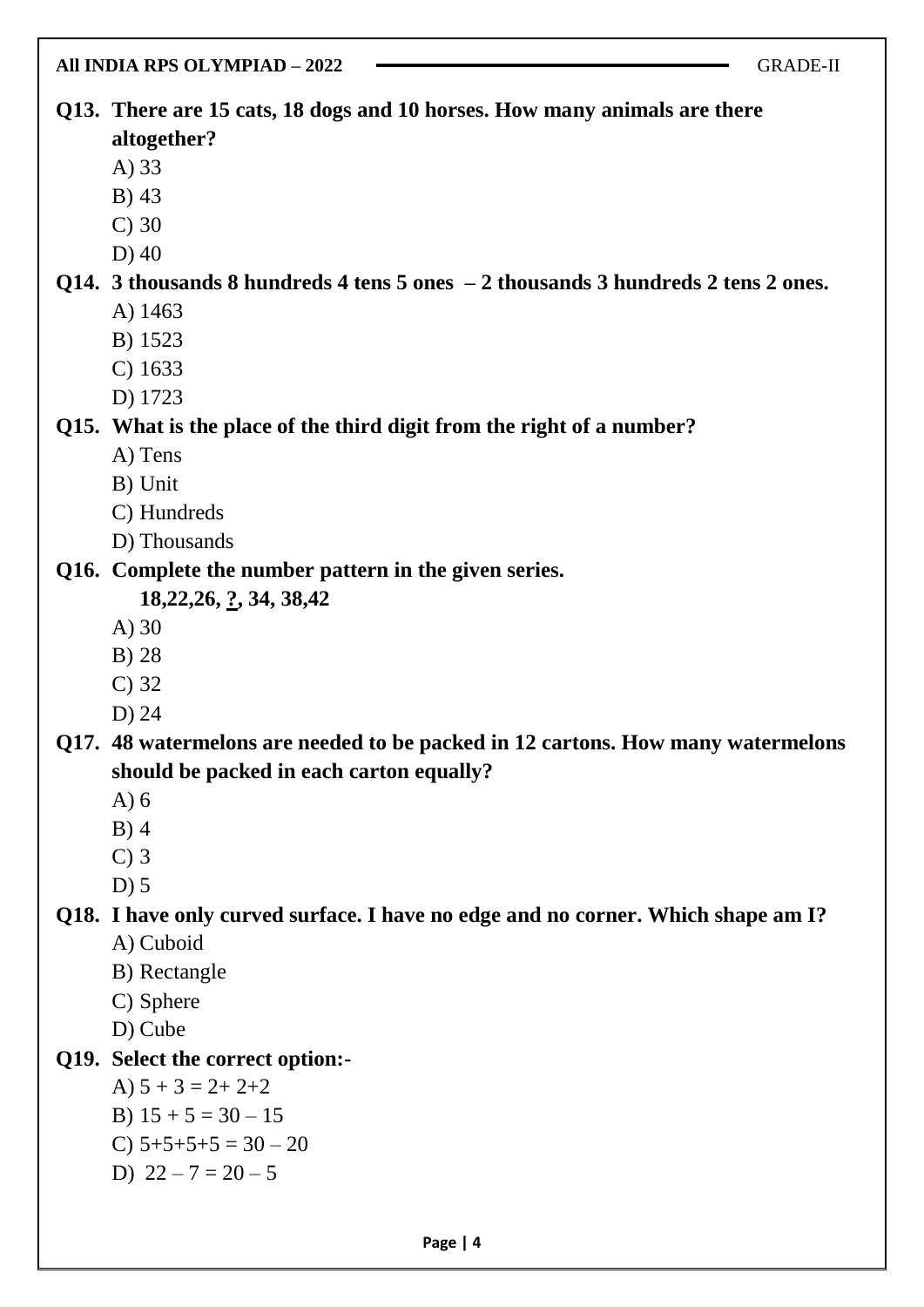#### **Q20. Which of the following represent 4 hours?**

- A) 60 minutes  $+60$  minutes
- B) 60 minutes  $+60$  minutes  $+60$  seconds
- C) 60 minutes + 60 minutes + 60 minutes + 60 seconds
- D) 60 minutes + 60 minutes + 60 minutes + 60 minutes

# **EVS (10 Marks)**

#### **Q21. Which one of the following is not a natural fibre?**

- A) Wool
- B) Nylon
- C) Silk
- D) Cotton

#### **Q.22 Which is the largest planet of solar system?**

- A) Neptune
- B) Mercury
- C) Jupiter
- D) Venus

## **Q.23 The flat land situated at the top of hill is called \_\_\_\_\_\_\_.**

- A) Desert
- B) Mountain
- C) Valley
- D) Plateau

#### **Q.24 If you are eating cauliflower then which part of the plant are you eating?**

- A) Stem
- B) Flower
- C) Root
- D) Leaves

## **Q.25 Which of the following activities cannot be done with the help of hands?**

- A) Playing cricket
- B) Watching movie
- C) Writing poem
- D) Cooking food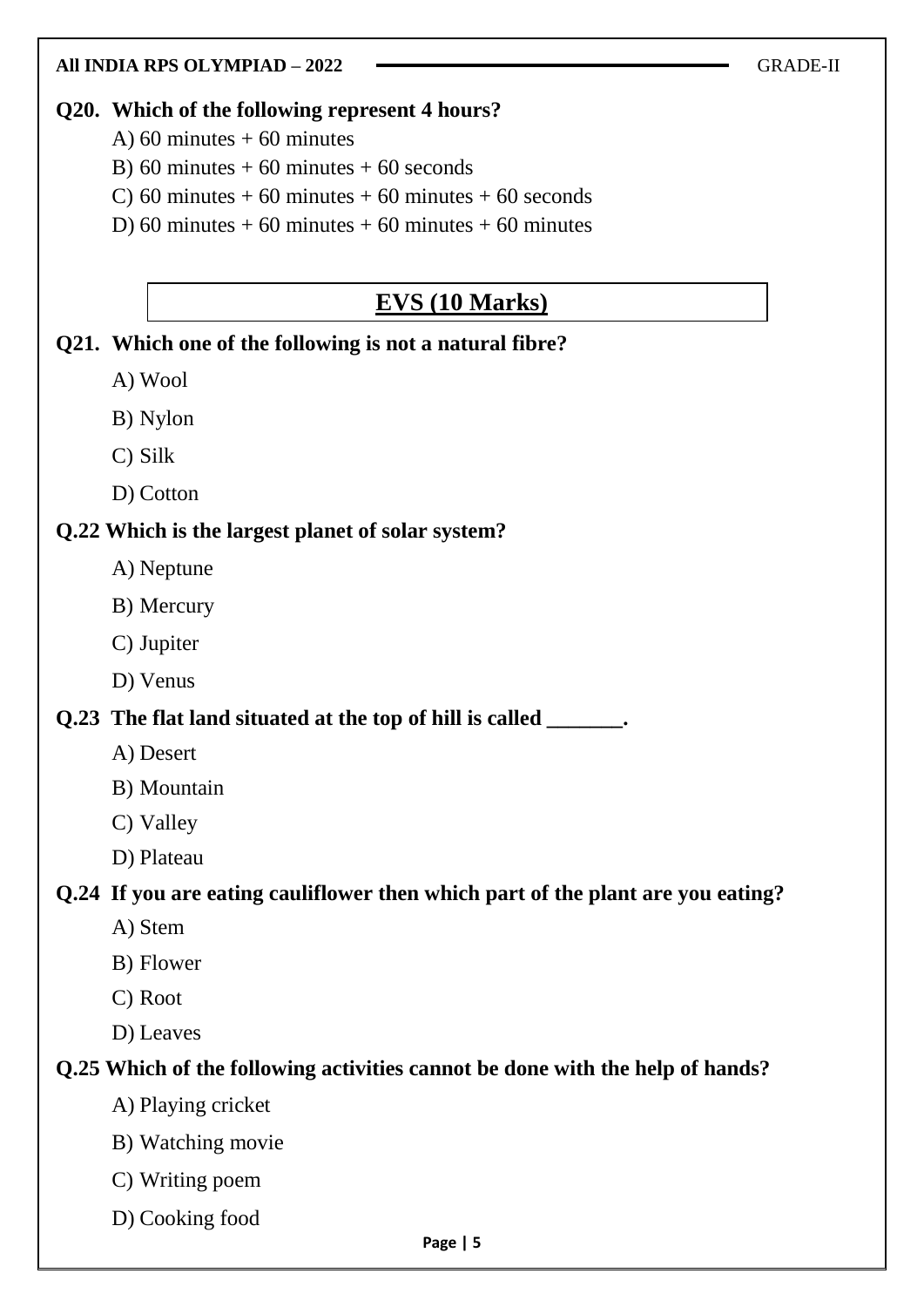| All INDIA RPS OLYMPIAD - 2022                                         | <b>GRADE-II</b> |
|-----------------------------------------------------------------------|-----------------|
| Q.26 We should follow ______ to avoid accidents at home.              |                 |
| A) Safety rules                                                       |                 |
| B) Carelessness                                                       |                 |
| C) Traffic rules                                                      |                 |
| D) Footpath                                                           |                 |
| Q.27 Which one of the following is not a product of an animal?        |                 |
| A) Meat                                                               |                 |
| B) Pulses                                                             |                 |
| $C)$ Egg                                                              |                 |
| D) Wool                                                               |                 |
| Q.28 Which among the following can make their own food?               |                 |
| A) Plants                                                             |                 |
| B) Elephants                                                          |                 |
| C) Dogs                                                               |                 |
| D) Cats                                                               |                 |
| Q.29 Which of the following animals is known as 'Ship of the Desert'? |                 |
| A) Camel                                                              |                 |
| B) Buffalo                                                            |                 |
| C) Donkey                                                             |                 |
| D) Rhinoceros                                                         |                 |
| Q.30 The moon reflects light from the _______.                        |                 |
| A) Sun                                                                |                 |
| B) Earth                                                              |                 |
| C) Planet                                                             |                 |
| D) Jupiter                                                            |                 |
|                                                                       |                 |
|                                                                       |                 |
|                                                                       |                 |
|                                                                       |                 |
|                                                                       |                 |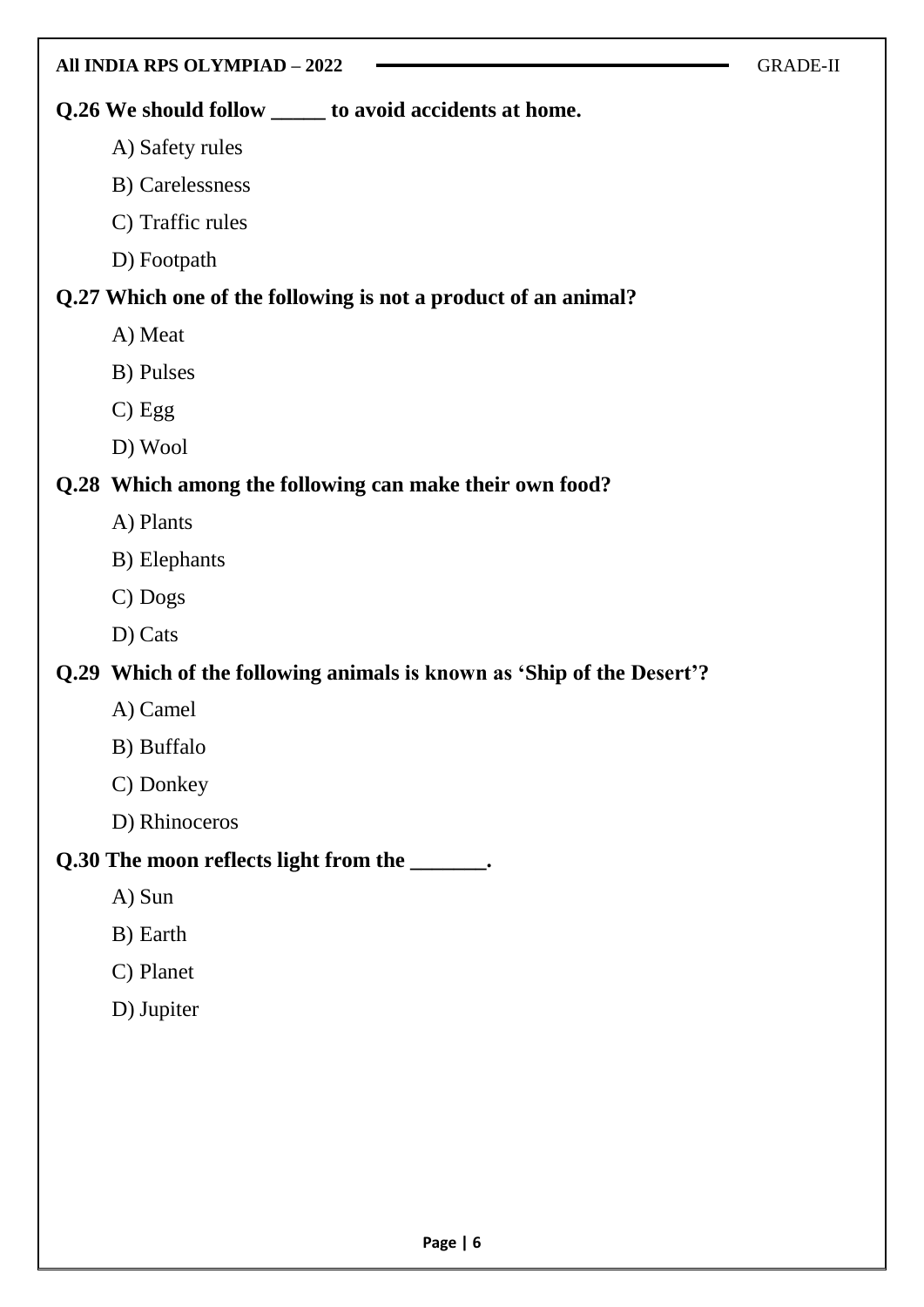**All INDIA RPS OLYMPIAD – 2022** GRADE-II

# **GK (10 Marks)**

#### **Q31. World Environment day is observed on which day?**

- A) 4 June
- B) 5 June
- C) 6 June
- D) 8 June

#### **Q.32 Who is the author of the book "Playing it my way"?**

- A) Sachin Tendulkar
- B) NarendraModi
- C) Rahul Dravid
- D) Yuvraj Singh

#### **Q.33 What is the official language of Haryana?**

- A) Tamil
- B) Hindi
- C) English
- D) Urdu

#### **Q.34 Virender Sehwag is associated with which sports?**

- A) Cricket
- B) Archery
- C) Swimming
- D) Golf

#### **Q.35 What is the capital of Goa?**

- A) Chandigarh
- B) Panaji
- C) Jaipur
- D) Gandhi Nagar

#### **Q.36 Cactus is a \_\_\_\_\_\_\_\_.**

- A) Water plant
- B) Desert plant
- C) Climber
- D) All of the above

## **Q.37 \_\_\_\_\_\_ is a farm animal.**

- A) Cat
- B) Dog
- C) Buffalo
- D) Zebra